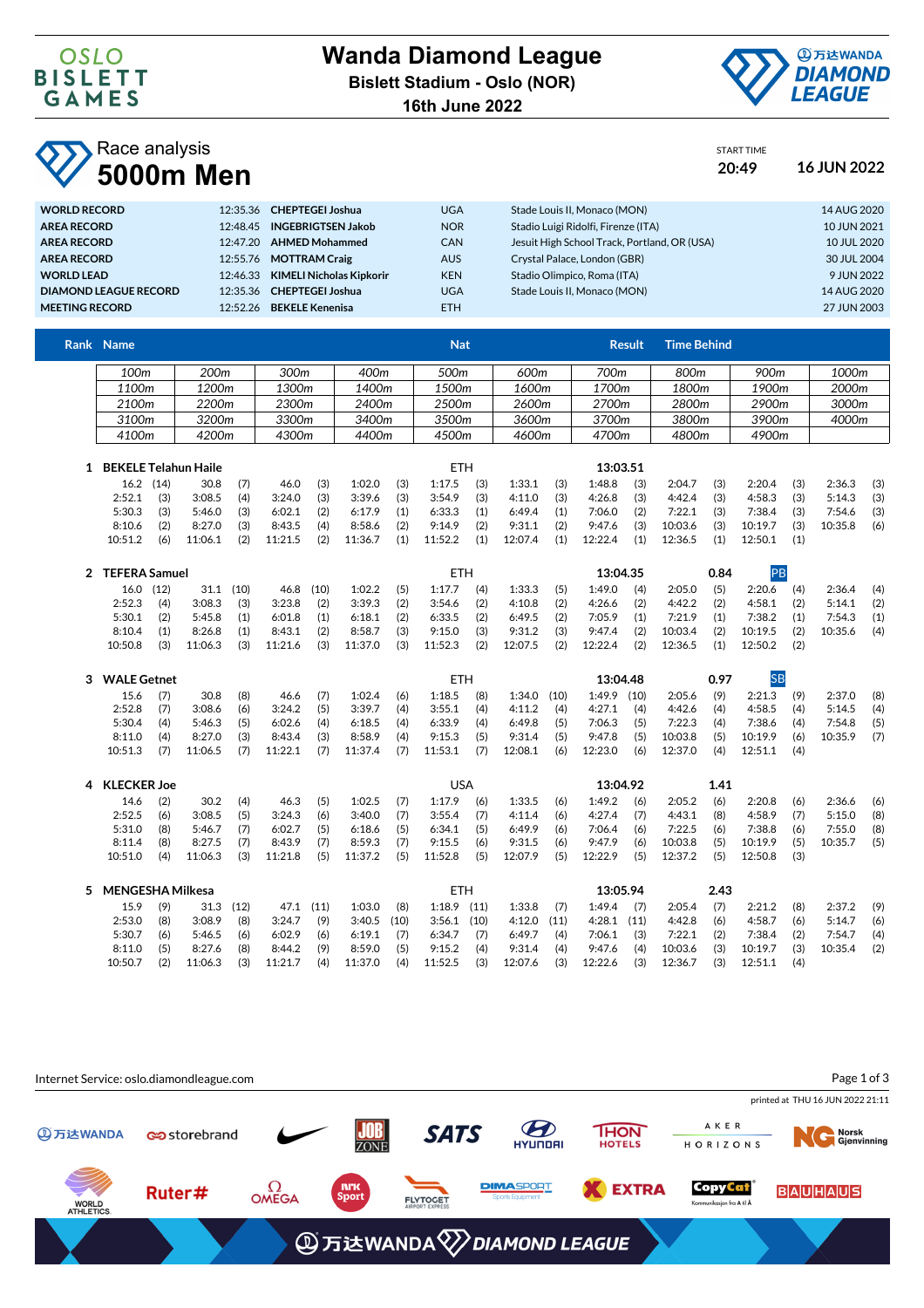



## Race analysis **5000m Men 20:49 16 JUN 2022**

|   | Rank Name                 |      |                 |           |              |           |                 |      | <b>Nat</b>      |      |                  |      |                 | <b>Result</b> | <b>Time Behind</b> |       |                 |      |               |      |
|---|---------------------------|------|-----------------|-----------|--------------|-----------|-----------------|------|-----------------|------|------------------|------|-----------------|---------------|--------------------|-------|-----------------|------|---------------|------|
|   | 100m                      |      | 200m            |           | 300m         |           | 400m            |      | 500m            |      | 600m             |      | 700m            |               | 800m               |       | 900m            |      | 1000m         |      |
|   | 1100m                     |      | 1200m           |           | 1300m        |           | 1400m           |      | 1500m           |      | 1600m            |      | 1700m           |               | 1800m              |       | 1900m           |      | 2000m         |      |
|   | 2100m                     |      | 2200m           |           | 2300m        |           | 2400m           |      | 2500m           |      | 2600m            |      | 2700m           |               | 2800m              |       | 2900m           |      | 3000m         |      |
|   | 3100m                     |      | 3200m           |           | 3300m        |           | 3400m           |      | 3500m           |      | 3600m            |      | 3700m           |               | 3800m              |       | 3900m           |      | 4000m         |      |
|   | 4100m                     |      | 4200m           |           | 4300m        |           | 4400m           |      | 4500m           |      | 4600m            |      | 4700m           |               | 4800m              |       | 4900m           |      |               |      |
| 6 | <b>RAYNER Jack</b>        |      |                 |           |              |           |                 |      | <b>AUS</b>      |      |                  |      | 13:06.00        |               |                    | 2.49  | PB              |      |               |      |
|   | 15.3                      | (5)  | 30.4            | (5)       | 46.5         | (6)       | 1:02.8          | (9)  | $1:18.7$ (10)   |      | 1:34.0           | (9)  | $1:50.1$ $(11)$ |               | 2:05.8             | (11)  | $2:21.7$ (11)   |      | $2:37.6$ (11) |      |
|   | $2:53.6$ (11)             |      | 3:09.5          | (12)      | 3:25.1       | (12)      | 3:40.3          | (9)  | 3:55.9          | (9)  | 4:11.9           | (10) | 4:27.9          | (10)          | 4:43.6             | (11)  | $4:59.5$ $(11)$ |      | 5:15.6        | (11) |
|   | $5:31.6$ $(11)$           |      | 5:47.3          | (11)      | 6:03.5       | (10)      | 6:19.7          | (10) | 6:35.3          | (10) | 6:50.7           | (11) | 7:07.0          | (11)          | 7:23.2             | (11)  | 7:39.6          | (11) | $7:55.6$ (11) |      |
|   | $8:12.0$ $(11)$           |      | 8:28.1          | (11)      | 8:44.7       | (11)      | 9:00.4          | (11) | 9:16.3          | (11) | 9:32.4           | (10) | 9:48.2          | (9)           | 10:04.1            | (8)   | 10:20.2         | (8)  | 10:35.3       | (1)  |
|   | 10:50.5                   | (1)  | 11:06.0         | (1)       | 11:21.3      | (1)       | 11:36.8         | (2)  | 11:52.6         | (4)  | 12:07.9          | (4)  | 12:22.8         | (4)           | 12:37.4            | (6)   | 12:51.9         | (6)  |               |      |
|   | 7 MECHAAL Adel            |      |                 |           |              |           |                 |      | ESP             |      |                  |      | 13:06.02        |               |                    | 2.51  | PB              |      |               |      |
|   | 15.0                      | (4)  | 29.9            | (2)       | 45.8         | (2)       | 1:01.8          | (2)  | 1:17.3          | (2)  | 1:32.9           | (2)  | 1:48.6          | (2)           | 2:04.5             | (2)   | 2:20.2          | (2)  | 2:36.1        | (2)  |
|   | 2:51.9                    | (2)  | 3:08.2          | (2)       | 3:24.2       | (4)       | 3:39.8          | (5)  | 3:55.4          | (6)  | 4:11.5           | (8)  | 4:27.6          | (9)           | 4:43.4             | (10)  | $4:59.3$ (10)   |      | 5:15.3        | (10) |
|   | $5:31.3$ (10)             |      | 5:47.1          | (10)      | 6:03.2       | (9)       | 6:19.3          | (8)  | 6:34.9          | (9)  | 6:50.3           | (9)  | 7:06.8          | (9)           | 7:22.9             | (9)   | 7:39.1          | (9)  | 7:55.0        | (7)  |
|   | 8:11.2                    | (6)  | 8:27.2          | (5)       | 8:43.7       | (5)       | 8:59.1          | (6)  | 9:15.5          | (7)  | 9:31.6           | (7)  | 9:47.9          | (7)           | 10:03.9            | (7)   | 10:20.1         | (7)  | 10:36.1       | (8)  |
|   | 10:51.4                   | (8)  | 11:06.6         | (8)       | 11:22.1      | (8)       | 11:37.5         | (8)  | 11:53.2         | (8)  | 12:08.3          | (8)  | 12:23.2         | (8)           | 12:37.8            | (8)   | 12:52.2         | (7)  |               |      |
| 8 | <b>MARU Peter</b>         |      |                 |           |              |           |                 |      | <b>UGA</b>      |      |                  |      | 13:07.42        |               |                    | 3.91  | PB              |      |               |      |
|   | 15.8                      | (9)  | 31.0            | (9)       | 46.6         | (8)       | 1:02.6          | (8)  | 1:18.6          | (9)  | $1:34.2$ (10)    |      | 1:49.6          | (8)           | 2:05.3             | (7)   | 2:21.1          | (7)  | 2:36.9        | (7)  |
|   | 2:53.1                    | (9)  | 3:09.0          | (9)       | 3:24.5       | (7)       | 3:39.9          | (6)  | 3:55.3          | (5)  | 4:11.3           | (5)  | 4:27.2          | (5)           | 4:42.7             | (5)   | 4:58.6          | (5)  | 5:14.6        | (5)  |
|   | 5:30.6                    | (5)  | 5:46.1          | (4)       | 6:02.3       | (3)       | 6:18.3          | (3)  | 6:33.6          | (3)  | 6:49.6           | (3)  | 7:06.2          | (4)           | 7:22.3             | (5)   | 7:38.6          | (4)  | 7:54.8        | (6)  |
|   | 8:11.2                    | (7)  | 8:26.8          | (1)       | 8:42.8       | (1)       | 8:58.5          | (1)  | 9:14.7          | (1)  | 9:30.9           | (1)  | 9:47.3          | (1)           | 10:03.3            | (1)   | 10:19.4         | (1)  | 10:35.5       | (3)  |
|   | 10:51.0                   | (4)  | 11:06.5         | (6)       | 11:21.9      | (6)       | 11:37.3         | (6)  | 11:53.0         | (6)  | 12:08.2          | (7)  | 12:23.1         | (7)           | 12:37.6            | (7)   | 12:52.3         | (8)  |               |      |
| 9 | <b>NORDÅS Narve Gilje</b> |      |                 |           |              |           |                 |      | <b>NOR</b>      |      |                  |      | 13:15.82        |               |                    | 12.31 | PB              |      |               |      |
|   | 15.7                      | (8)  |                 | 31.2 (11) |              | 47.2 (13) | $1:03.4$ (13)   |      | $1:19.6$ (13)   |      | $1:34.7$ $(13)$  |      | $1:50.6$ (13)   |               | $2:06.2$ (13)      |       | $2:22.2$ (13)   |      | $2:38.0$ (13) |      |
|   | $2:54.0$ (13)             |      | $3:09.7$ $(13)$ |           | 3:25.4       | (13)      | $3:40.9$ (13)   |      | $3:56.7$ $(13)$ |      | $4:12.3$ $(13)$  |      | 4:28.3          | (13)          | 4:44.0             | (13)  | 4:59.9 (13)     |      | $5:16.0$ (13) |      |
|   | $5:31.9$ (13)             |      | 5:47.7          | (13)      | 6:03.9       | (12)      | 6:20.2          | (12) | 6:35.8          | (12) | $6:51.4$ (12)    |      | $7:07.3$ (12)   |               | 7:23.5             | (12)  | $7:39.8$ (12)   |      | $7:55.9$ (12) |      |
|   | $8:12.2$ (12)             |      | 8:28.4          | (12)      | 8:44.9       | (12)      | 9:00.7          | (12) | 9:16.8          | (12) | 9:32.9           | (12) | $9:49.2$ (11)   |               | 10:05.5            | (11)  | 10:21.9 (11)    |      | 10:38.3 (11)  |      |
|   | 10:54.7 (11)              |      | 11:11.2 (11)    |           | 11:27.8 (11) |           | 11:44.4 (11)    |      | 12:00.9 (11)    |      | $12:17.1$ $(11)$ |      | 12:32.6 (11)    |               | 12:47.6 (10)       |       | 13:02.4 (10)    |      |               |      |
|   | 10 ABDILMANA Ali          |      |                 |           |              |           |                 |      | <b>ETH</b>      |      |                  |      | 13:16.97        |               |                    | 13.46 | PB              |      |               |      |
|   | $16.5$ $(16)$             |      |                 | 31.5 (14) |              | 47.1 (12) | 1:02.4          | (6)  | 1:18.2          | (7)  | 1:33.8           | (8)  | 1:49.7          | (9)           | $2:05.6$ (10)      |       | $2:21.5$ (10)   |      | $2:37.4$ (10) |      |
|   | $2:53.4$ (10)             |      | 3:09.2          | (10)      | 3:24.9       | (11)      | 3:40.7          | (12) | $3:56.4$ (12)   |      | 4:11.4           | (6)  | 4:27.3          | (6)           | 4:42.9             | (7)   | 4:58.9          | (8)  | 5:14.9        | (7)  |
|   | 5:30.9                    | (7)  | 5:46.7          | (7)       | 6:03.1       | (8)       | 6:19.3          | (8)  | 6:34.8          | (8)  | 6:50.0           | (7)  | 7:06.5          | (7)           | 7:22.6             | (7)   | 7:38.9          | (7)  | 7:54.5        | (2)  |
|   | 8:10.8                    | (3)  | 8:27.4          | (6)       | 8:43.9       | (6)       | 8:59.5          | (8)  | 9:15.8          | (8)  | 9:31.9           | (8)  | 9:48.1          | (8)           | 10:04.2            | (9)   | 10:20.4         | (9)  | 10:36.4       | (9)  |
|   | 10:52.0                   | (9)  | 11:07.3         | (9)       | 11:23.5      | (9)       | 11:40.3         | (9)  | 11:57.1         | (9)  | 12:14.0          | (9)  | 12:30.1         | (9)           | 12:46.7            | (9)   | 13:02.2         | (9)  |               |      |
|   | 11 GRIJALVA Luis          |      |                 |           |              |           |                 |      | <b>GUA</b>      |      |                  |      | 13:18.13        |               |                    | 14.62 | <b>SB</b>       |      |               |      |
|   | 15.5                      | (6)  | 30.6            | (6)       | 46.7         | (9)       | $1:03.0$ $(12)$ |      | 1:19.0          | (12) | $1:34.2$ $(11)$  |      | $1:50.3$ (12)   |               | $2:06.0$ (12)      |       | $2:21.9$ (12)   |      | 2:37.8        | (12) |
|   | 2:53.8                    | (12) | 3:09.3          | (11)      | 3:24.9       | (10)      | 3:40.6          | (11) | 3:56.2          | (11) | $4:12.1$ $(12)$  |      | $4:28.1$ (12)   |               | 4:43.7             | (12)  | $4:59.7$ (12)   |      | 5:15.8        | (12) |
|   | $5:31.8$ (12)             |      | 5:47.5          | (12)      | 6:03.7       | (11)      | 6:19.9          | (11) | 6:35.5          | (11) | 6:50.5           | (10) | 7:06.9          | (10)          | 7:23.0             | (10)  | $7:39.3$ (10)   |      | 7:55.4        | (10) |
|   | $8:11.7$ (10)             |      | 8:27.9          | (10)      | 8:44.4       | (10)      | 9:00.0          | (10) | $9:16.1$ (10)   |      | 9:32.1           | (9)  | $9:48.5$ (10)   |               | 10:04.4 (10)       |       | 10:20.7 (10)    |      | 10:36.7 (10)  |      |
|   | 10:53.1 (10)              |      | 11:09.3         | (10)      | 11:25.9      | (10)      | 11:42.5         | (10) | 11:59.6 (10)    |      | $12:16.0$ (10)   |      | 12:31.8 (10)    |               | 12:47.8 (11)       |       | 13:03.2 (11)    |      |               |      |



START TIME